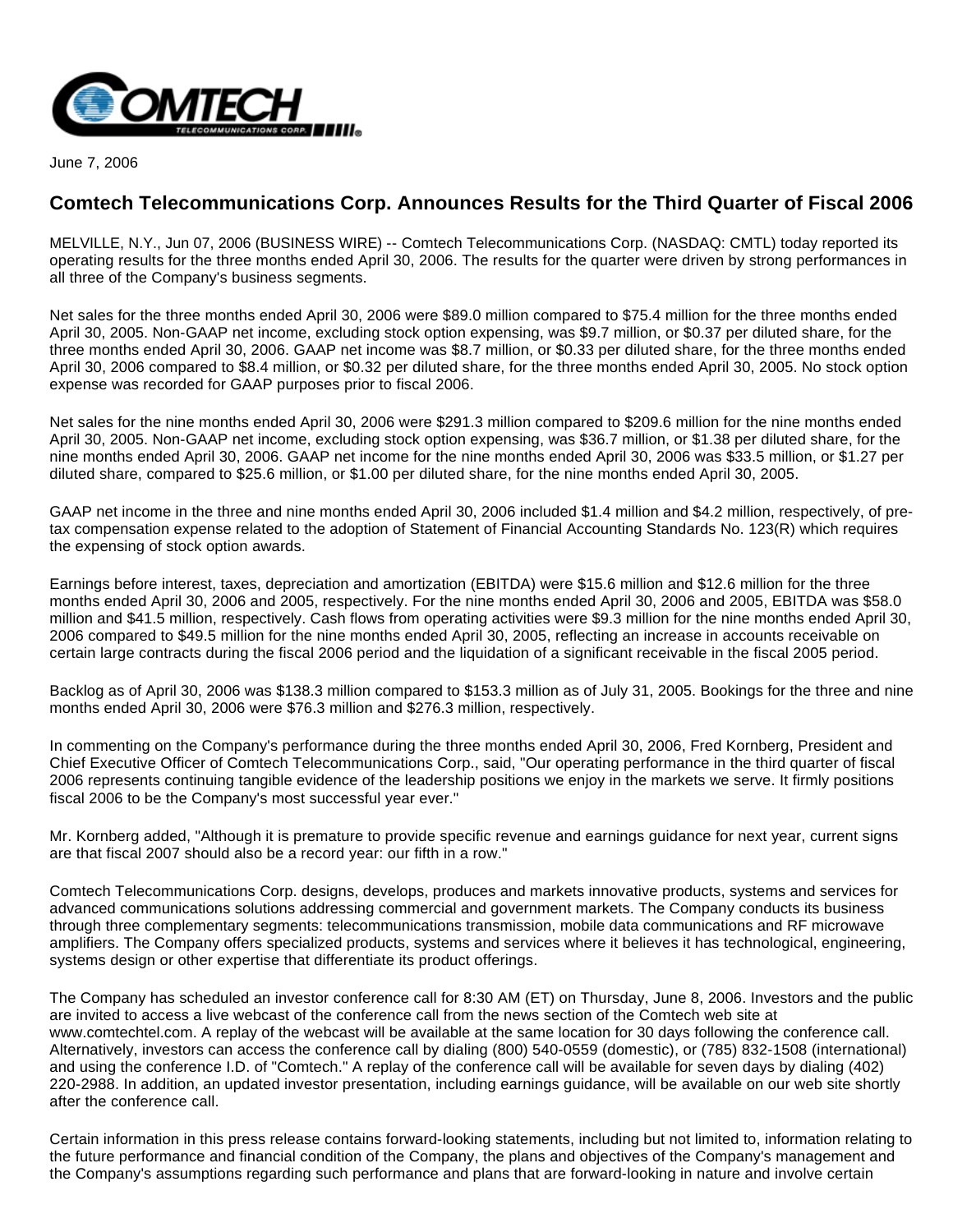significant risks and uncertainties. Actual results could differ materially from such forward-looking information. The Company's Securities and Exchange Commission filings identify many such risks and uncertainties, which include the following:

-- Our operating results being difficult to forecast and subject to volatility;

- -- Our inability to maintain our government business;
- -- Our inability to keep pace with technological changes;
- -- Our dependence on international sales;

-- The impact of a domestic or foreign economic slow-down and reduction in telecommunications equipment and systems spending on the demand for our products, systems and services;

-- Our mobile data communications business being subject to unique risks;

- -- Our backlog being subject to cancellation or modification;
- -- Our dependence on component availability, subcontractor availability and performance by key suppliers;
- -- Our fixed price contracts being subject to risk;
- -- The impact of adverse regulatory changes on our ability to sell products, systems and services;
- -- The impact of prevailing economic and political conditions on our businesses;
- -- Whether we can successfully integrate and assimilate the operations of acquired businesses;
- -- The impact of the loss of key technical or management personnel;
- -- The highly competitive nature of our markets;
- -- Our inability to protect our proprietary technology;
- -- Our operations being subject to environmental regulation;
- -- The impact of recently enacted and proposed changes in securities laws and regulations on our costs;
- -- The impact of ongoing internal control provisions of Section 404 of the Sarbanes-Oxley Act of 2002;
- -- The impact of terrorist attacks and threats, and government responses thereto, and threats of war on our businesses;

-- The inability to effectuate a change in control of the Company due to provisions in its certificate of incorporation and by-laws, stockholders' rights plan and Delaware law;

- -- Our inability to satisfy our debt obligations, including the convertible senior notes;
- -- The impact on our reported results of recent changes to financial reporting standards related to stock option expensing;
- -- Our stock price being volatile; and
- -- Our current intention not to declare or pay any cash dividends.

 COMTECH TELECOMMUNICATIONS CORP. Condensed Consolidated Statements of Operations (Unaudited)

> Three months ended Nine months ended April 30, April 30,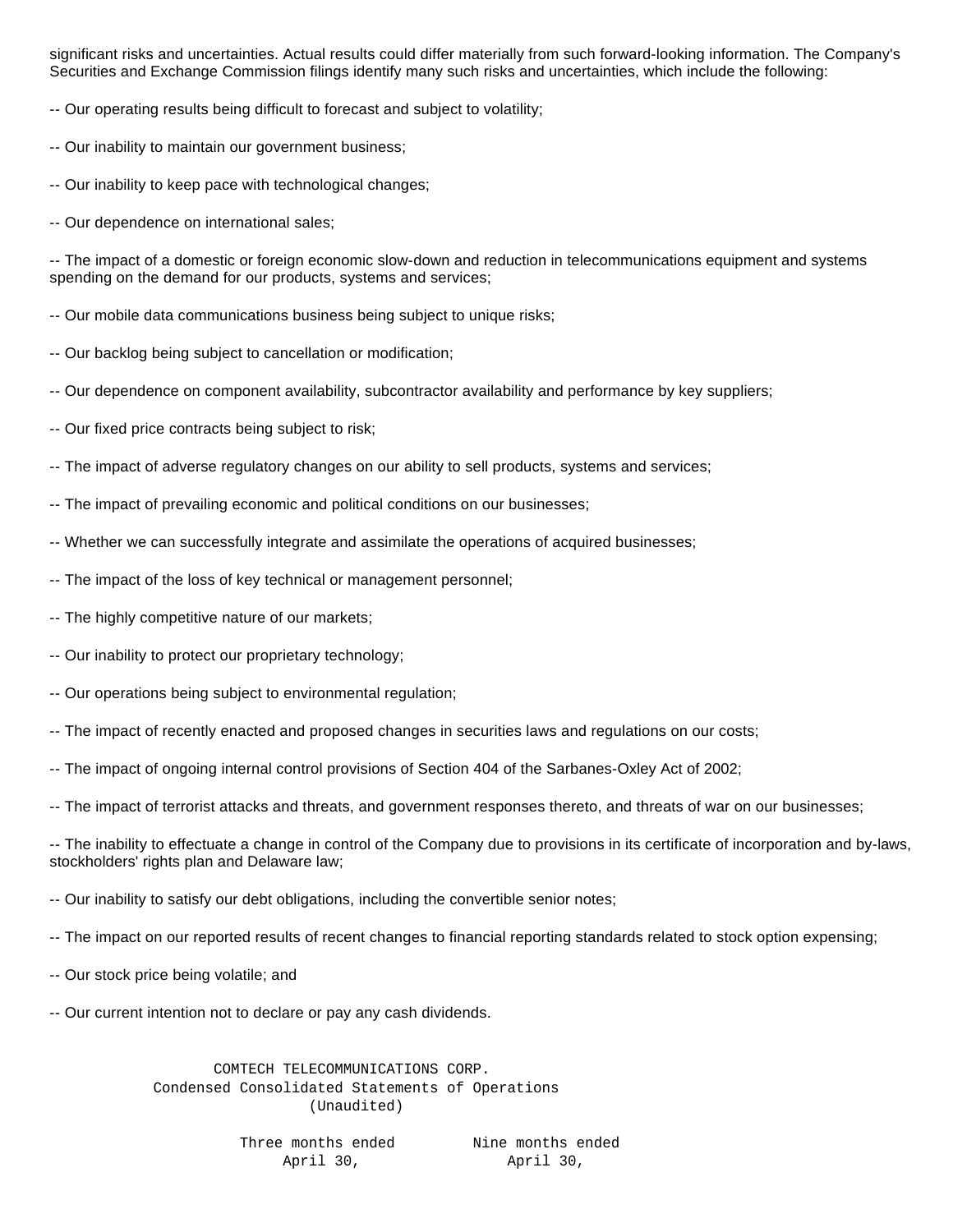|                                                                                                             | 2006                       | 2005                            | 2006                                        | 2005                       |
|-------------------------------------------------------------------------------------------------------------|----------------------------|---------------------------------|---------------------------------------------|----------------------------|
|                                                                                                             |                            |                                 |                                             |                            |
| Net sales<br>Cost of sales                                                                                  | \$88,997,000<br>54,784,000 | 75,388,000<br>45,910,000        | 291,305,000<br>175,797,000                  | 209,597,000<br>120,708,000 |
| Gross profit                                                                                                | 34,213,000                 | 29,478,000                      | 115,508,000                                 | 88,889,000                 |
| Expenses:<br>Selling, general<br>and                                                                        |                            |                                 |                                             |                            |
| administrative<br>Research and                                                                              | 15,413,000                 | 12,855,000                      | 47,270,000                                  | 36,112,000                 |
| development<br>Amortization of                                                                              | 6,136,000                  | 5,325,000                       | 18,892,000                                  | 15,175,000                 |
| intangibles                                                                                                 | 597,000                    | 597,000                         | 1,796,000                                   | 1,734,000                  |
|                                                                                                             | 22,146,000                 | 18,777,000                      | 67,958,000                                  | 53,021,000                 |
| Operating income                                                                                            | 12,067,000                 | 10,701,000                      | 47,550,000                                  | 35,868,000                 |
| Other expense<br>(income):<br>Interest expense                                                              | 671,000                    | 669,000                         | 2,017,000                                   | 2,005,000                  |
| Interest income                                                                                             |                            | $(2, 457, 000)$ $(1, 191, 000)$ | (6,404,000)                                 | (2, 739, 000)              |
| Income before<br>provision for                                                                              |                            |                                 |                                             |                            |
| income taxes<br>Provision for                                                                               | 13,853,000                 | 11,223,000                      | 51,937,000                                  | 36,602,000                 |
| income taxes                                                                                                | 5,131,000                  | 2,851,000                       | 18,447,000                                  | 10,972,000                 |
| Net income                                                                                                  | \$8,722,000                | 8,372,000<br>============       | 33,490,000                                  | 25,630,000                 |
| Net income per<br>share:                                                                                    |                            |                                 |                                             |                            |
| Basic                                                                                                       | 0.38<br>$\mathsf S$        |                                 | 0.39<br>1.47                                | 1.19                       |
| Diluted                                                                                                     | 0.33<br>\$.                | 0.32                            | 1.27                                        | 1.00                       |
| Weighted average<br>number of common<br>shares                                                              |                            |                                 |                                             |                            |
| outstanding -<br>basic                                                                                      |                            |                                 | 22,795,000 21,666,000 22,727,000 21,505,000 |                            |
| Weighted average<br>number of common<br>and common<br>equivalent shares<br>outstanding<br>assuming dilution |                            |                                 |                                             |                            |
| - diluted                                                                                                   |                            |                                 | 27,275,000 27,327,000 27,336,000            | 26,936,000                 |

============ ============ ============ ============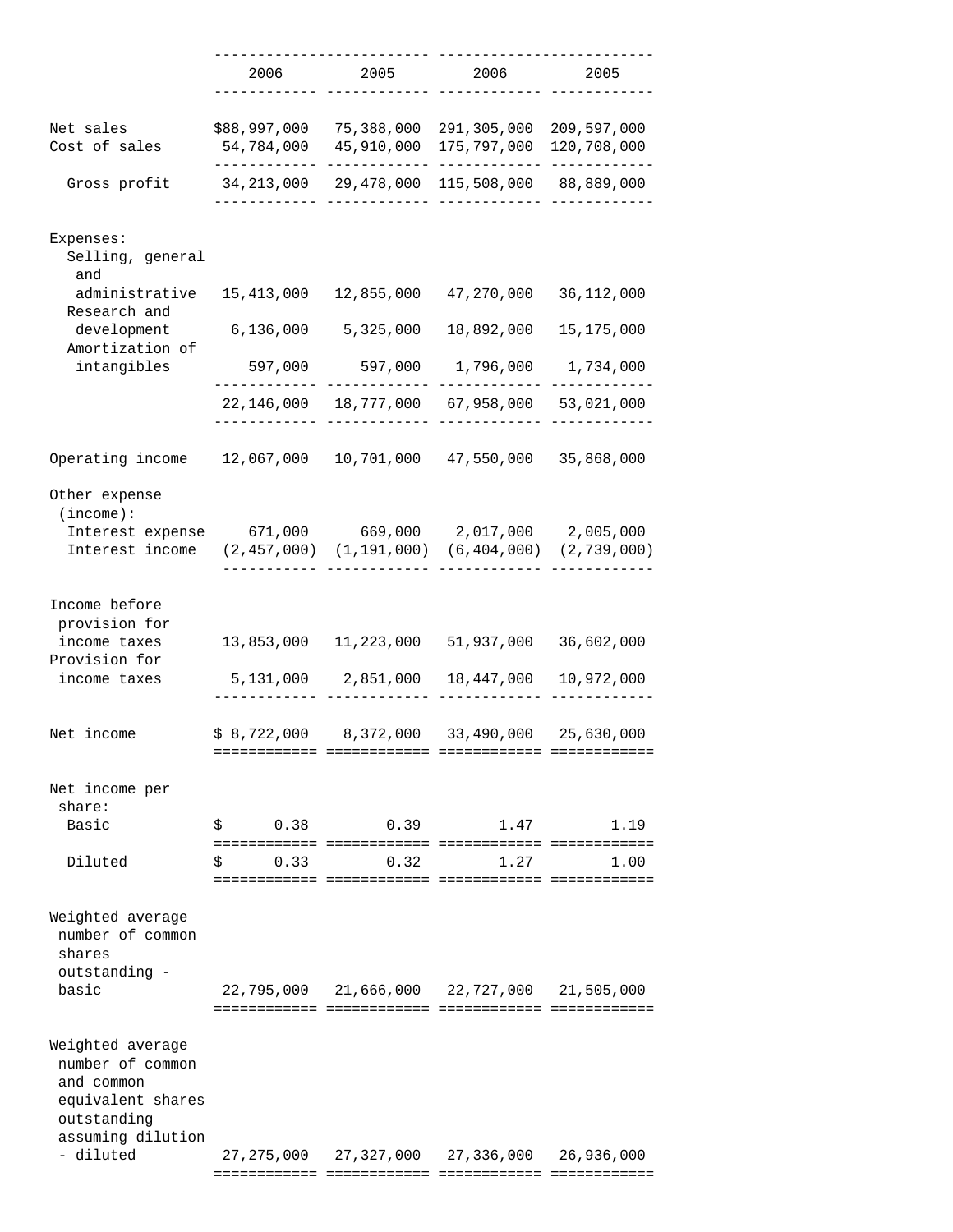|                                                                                                                                                                                                                                                 |                                                       | Financial Measures |                                                              |      |
|-------------------------------------------------------------------------------------------------------------------------------------------------------------------------------------------------------------------------------------------------|-------------------------------------------------------|--------------------|--------------------------------------------------------------|------|
|                                                                                                                                                                                                                                                 | Three months ended Mine months ended<br>April 30,     |                    | April 30,                                                    |      |
|                                                                                                                                                                                                                                                 |                                                       |                    | 2006 2005 2006 2005                                          |      |
| Reconciliation of<br>Non-GAAP Net<br>Income, Excluding<br>Stock-based<br>Compensation<br>Expense, To GAAP<br>Net $Income(1):$<br>Non-GAAP net<br>income,<br>excluding<br>stock-based<br>compensation                                            |                                                       |                    |                                                              |      |
| expense<br>Pre-tax stock-<br>based<br>compensation                                                                                                                                                                                              | $$9,749,000$ $8,372,000$ $36,726,000$ $25,630,000$    |                    |                                                              |      |
| expense<br>Tax effect of<br>stock-based<br>compensation                                                                                                                                                                                         | (1,378,000)                                           |                    | $-$ (4,212,000)                                              |      |
| expense                                                                                                                                                                                                                                         | 351,000                                               |                    | 976,000<br>$\frac{1}{2}$ and $\frac{1}{2}$ and $\frac{1}{2}$ |      |
| GAAP net income                                                                                                                                                                                                                                 | $$8,722,000$ $$8,372,000$ $$33,490,000$ $$25,630,000$ |                    | eessessesses                                                 |      |
|                                                                                                                                                                                                                                                 | Three months ended Nine months ended<br>April 30,     |                    | April 30,                                                    |      |
|                                                                                                                                                                                                                                                 | 2006                                                  | 2005               | 2006                                                         | 2005 |
| Reconciliation of<br>Non-GAAP Diluted<br>Earnings Per<br>Share, Excluding<br>Stock-based<br>Compensation<br>Expense, To GAAP<br>Diluted Earnings<br>Per Share $(1)$ :<br>Non-GAAP diluted<br>earnings per<br>share,<br>excluding<br>stock-based |                                                       |                    |                                                              |      |
| compensation<br>Pre-tax stock-<br>based                                                                                                                                                                                                         | 0.37<br>\$                                            | 0.32               | 1.38                                                         | 1.00 |
| compensation<br>expense<br>Tax effect of                                                                                                                                                                                                        | (0.05)                                                |                    | (0.15)                                                       |      |

## Reconciliations of Non-GAAP Financial Measures to GAAP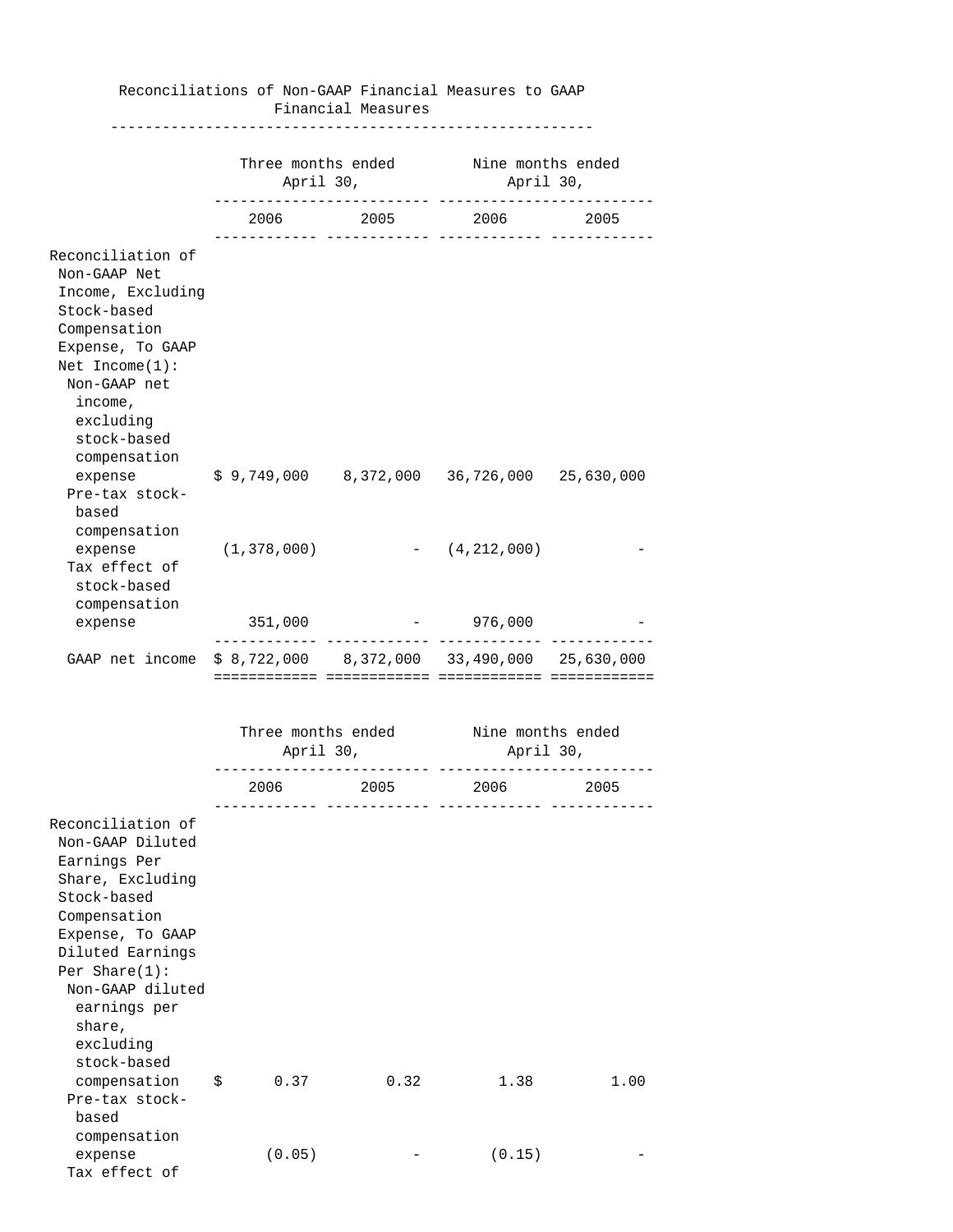| stock-based<br>compensation<br>expense                                                                  | $0\,.\,01$                                          |                            | $-0.04$                                              |  |
|---------------------------------------------------------------------------------------------------------|-----------------------------------------------------|----------------------------|------------------------------------------------------|--|
| GAAP diluted<br>earnings per                                                                            |                                                     |                            |                                                      |  |
| share                                                                                                   |                                                     |                            | $$0.33$ $0.32$ $1.27$ $1.00$                         |  |
|                                                                                                         | Three months ended soline months ended<br>April 30, |                            | April 30,                                            |  |
|                                                                                                         |                                                     |                            | 2006 2005 2006 2005                                  |  |
| Reconciliation of<br>GAAP Net Income<br>to $EBITDA(2)$ :                                                |                                                     |                            |                                                      |  |
| GAAP net income \$8,722,000 8,372,000 33,490,000 25,630,000                                             |                                                     |                            |                                                      |  |
| Income $\text{taxes}$ $5,131,000$<br>Net interest                                                       |                                                     |                            | 2,851,000  18,447,000  10,972,000                    |  |
| expense (income) (1,786,000) (522,000) (4,387,000) (734,000)<br>Pre-tax stock-<br>based<br>compensation |                                                     |                            |                                                      |  |
| expense                                                                                                 | 1,378,000                                           |                            | $-4,212,000$                                         |  |
| Depreciation and<br>amortization  2,190,000  1,943,000  6,264,000  5,609,000                            |                                                     |                            |                                                      |  |
| EBITDA                                                                                                  |                                                     | ========================== | $$15,635,000$ $12,644,000$ $58,026,000$ $41,477,000$ |  |

- (1) Non-GAAP net income is used by management in assessing the Company's operating results. The Company believes that investors and analysts may use non-GAAP measures that exclude stock-based compensation, along with other information contained in its SEC filings, in assessing the Company's operating results.
- (2) Represents earnings before interest, income taxes, depreciation and amortization (including the amortization of stock-based compensation). EBITDA is a non-GAAP operating metric used by management in assessing the Company's operating results and ability to meet debt service requirements. The Company's definition of EBITDA may differ from the definition of EBITDA used by other companies and may not be comparable to similarly titled measures used by other companies. EBITDA is also a measure frequently requested by the Company's investors and analysts. The Company believes that investors and analysts may use EBITDA, along with other information contained in its SEC filings, in assessing its ability to generate cash flow and service debt.

## COMTECH TELECOMMUNICATIONS CORP. Condensed Consolidated Balance Sheets

|        | April 30,<br>2006 | July 31,<br>2005 |
|--------|-------------------|------------------|
|        |                   |                  |
| Assets | (Unaudited)       |                  |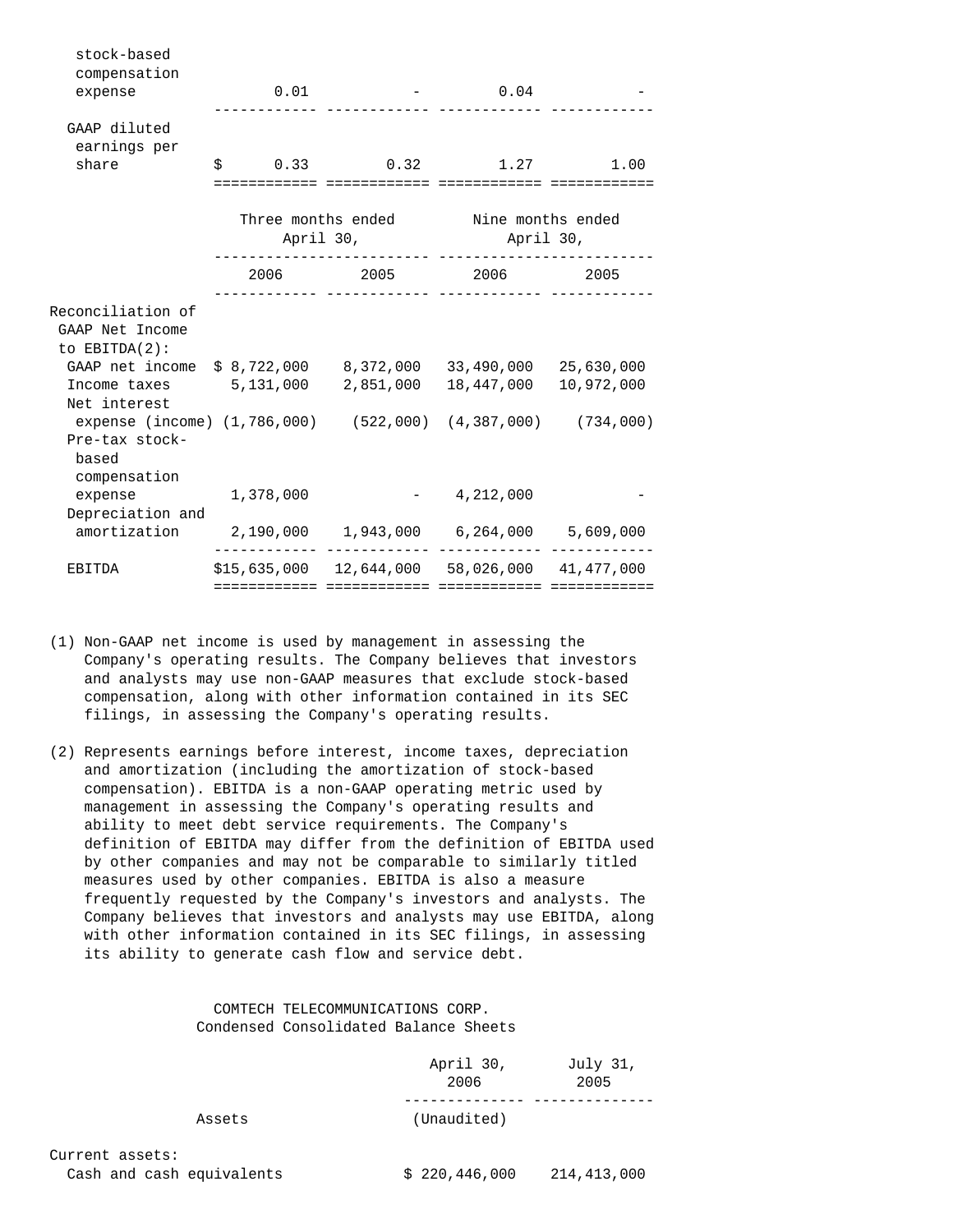| Restricted cash                                                                                                                                                                                                                                                                                                                                        | 1,003,000                    | 1,034,000                       |
|--------------------------------------------------------------------------------------------------------------------------------------------------------------------------------------------------------------------------------------------------------------------------------------------------------------------------------------------------------|------------------------------|---------------------------------|
| Accounts receivable, net                                                                                                                                                                                                                                                                                                                               | 86,851,000                   | 56,052,000                      |
| Inventories, net                                                                                                                                                                                                                                                                                                                                       | 52,890,000                   | 45,103,000                      |
| Prepaid expenses and other current                                                                                                                                                                                                                                                                                                                     |                              |                                 |
| assets                                                                                                                                                                                                                                                                                                                                                 | 7,602,000                    | 4,387,000                       |
| Deferred tax asset - current                                                                                                                                                                                                                                                                                                                           | 8,136,000                    | 8,092,000                       |
|                                                                                                                                                                                                                                                                                                                                                        |                              |                                 |
| Total current assets                                                                                                                                                                                                                                                                                                                                   | 376,928,000                  | 329,081,000                     |
| Property, plant and equipment, net                                                                                                                                                                                                                                                                                                                     | 21,842,000                   | 18,683,000                      |
| Goodwill                                                                                                                                                                                                                                                                                                                                               | 22, 244, 000                 | 22, 244, 000                    |
| Intangibles with definite lives, net                                                                                                                                                                                                                                                                                                                   | 7,524,000                    | 9,123,000                       |
| Deferred financing costs, net                                                                                                                                                                                                                                                                                                                          | 2,586,000                    | 2,995,000                       |
| Other assets, net                                                                                                                                                                                                                                                                                                                                      | 476,000                      | 277,000                         |
|                                                                                                                                                                                                                                                                                                                                                        |                              |                                 |
| Total assets                                                                                                                                                                                                                                                                                                                                           | $$431,600,000$ $382,403,000$ | =============================== |
| Liabilities and Stockholders' Equity                                                                                                                                                                                                                                                                                                                   |                              |                                 |
| Current liabilities:                                                                                                                                                                                                                                                                                                                                   |                              |                                 |
| Accounts payable                                                                                                                                                                                                                                                                                                                                       | \$<br>22,358,000             | 23,577,000                      |
| Accrued expenses and other current                                                                                                                                                                                                                                                                                                                     |                              |                                 |
| liabilities                                                                                                                                                                                                                                                                                                                                            | 36,951,000                   | 34,497,000                      |
| Customer advances and deposits                                                                                                                                                                                                                                                                                                                         | 6,542,000                    | 5,282,000                       |
| Deferred service revenue                                                                                                                                                                                                                                                                                                                               | 10,374,000                   | 8,210,000                       |
| Current installments of other                                                                                                                                                                                                                                                                                                                          |                              |                                 |
| obligations                                                                                                                                                                                                                                                                                                                                            | 182,000                      | 235,000                         |
|                                                                                                                                                                                                                                                                                                                                                        |                              |                                 |
| Interest payable                                                                                                                                                                                                                                                                                                                                       | 525,000                      | 1,050,000                       |
| Income taxes payable                                                                                                                                                                                                                                                                                                                                   | 2,945,000                    | 1,540,000                       |
| Total current liabilities                                                                                                                                                                                                                                                                                                                              | 79,877,000                   | 74,391,000                      |
| Convertible senior notes                                                                                                                                                                                                                                                                                                                               | 105,000,000                  | 105,000,000                     |
| Other obligations, less current                                                                                                                                                                                                                                                                                                                        |                              |                                 |
| installments                                                                                                                                                                                                                                                                                                                                           | 275,000                      | 396,000                         |
| Deferred tax liability - non-current                                                                                                                                                                                                                                                                                                                   | 7,286,000                    | 5,987,000                       |
|                                                                                                                                                                                                                                                                                                                                                        |                              |                                 |
| Total liabilities                                                                                                                                                                                                                                                                                                                                      | 192,438,000                  | 185,774,000                     |
| Commitments and contingencies                                                                                                                                                                                                                                                                                                                          |                              |                                 |
| Stockholders' equity:<br>Preferred stock, par value \$.10 per<br>share; shares authorized and unissued<br>2,000,000<br>Common stock, par value \$.10 per<br>share; authorized 100,000,000 shares<br>and 30,000,000 shares at April 30,<br>2006 and July 31, 2005, respectively;<br>issued 23,022,393 shares and<br>22,781,678 shares at April 30, 2006 |                              |                                 |
| and July 31, 2005, respectively                                                                                                                                                                                                                                                                                                                        | 2,302,000                    | 2,278,000                       |
| Additional paid-in capital                                                                                                                                                                                                                                                                                                                             | 136,189,000                  | 127,170,000                     |
| Retained earnings                                                                                                                                                                                                                                                                                                                                      |                              | 100,856,000 67,366,000          |
|                                                                                                                                                                                                                                                                                                                                                        |                              |                                 |
| Less:                                                                                                                                                                                                                                                                                                                                                  | 239,347,000                  | 196,814,000                     |
| Treasury stock (210,937 shares)                                                                                                                                                                                                                                                                                                                        |                              | $(185,000)$ $(185,000)$         |
|                                                                                                                                                                                                                                                                                                                                                        |                              |                                 |
| Total stockholders' equity                                                                                                                                                                                                                                                                                                                             |                              | 239,162,000 196,629,000         |